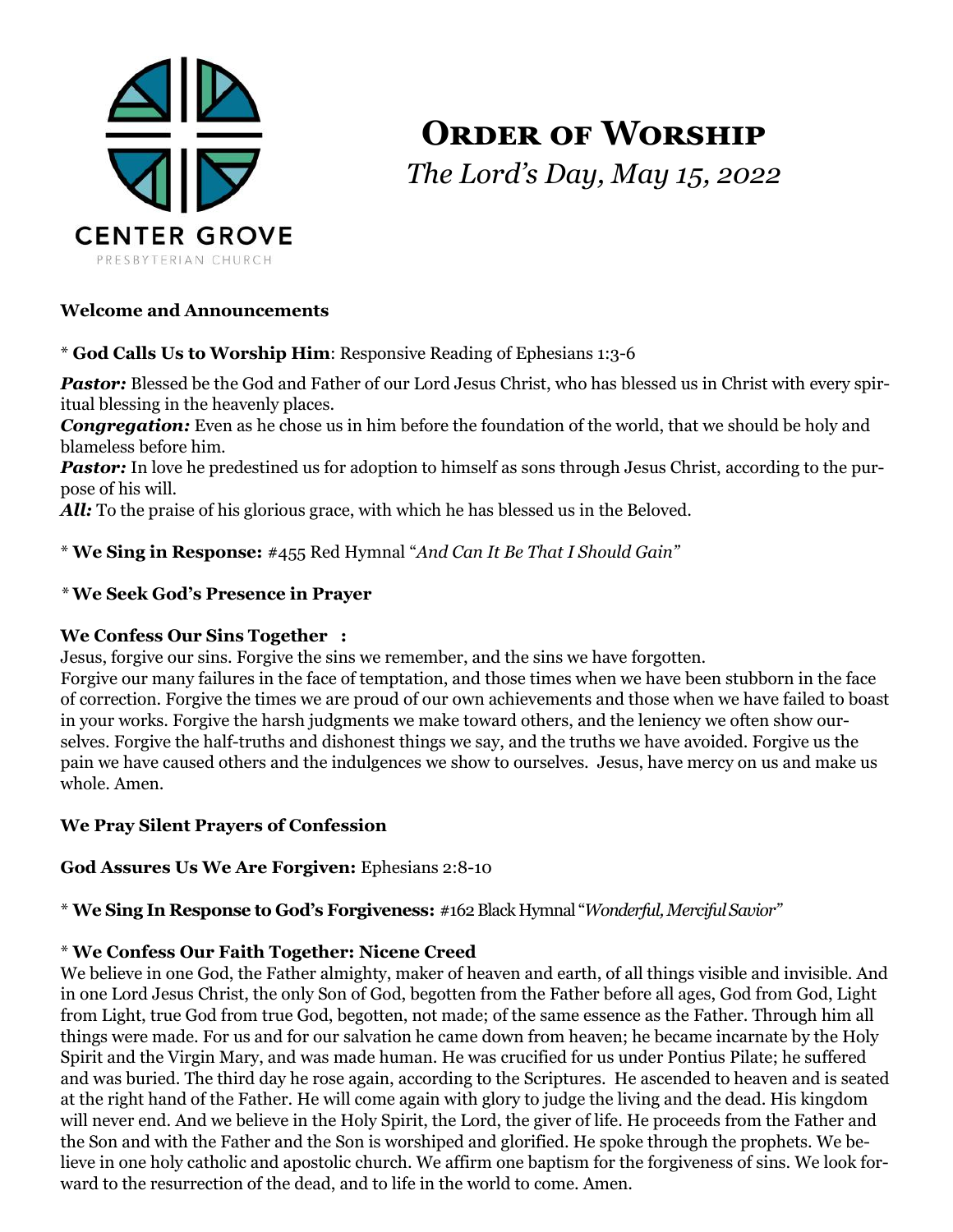# **Introduction of New Members:** Mark and Carla Johnson, Joe and Donna Krieger, &

Lori Louderback

## **We Read From God's Word:** James 4:1-12

## **We Pray For The Congregation and Community**

**We Memorize God's Word**: Colossians 1:28-29

Him we proclaim, warning everyone and teaching everyone with all wisdom, that we may present everyone mature in Christ. For this I toil, struggling with all his energy that he powerfully works within me.

**We Present Our Tithes & Offerings In Worship** 

#### **We Worship Through the Music of Offertory**

\* **We Sing the Doxology:** #731 Red Hymnal *"Doxology"*

#### \* **We Give Thanks to the Lord**

\* **We Sing In Preparation for the Word:** #368 Black Hymnal *"Speak, O Lord" (Children age 4 through kindergarten may be dismissed to Children's Worship)*

#### **Pastor Reads the Sermon Text:** Matthew 7:6-11

**Pastor Preaches God's Word:** "*Treasuring the Gospel in Pursuit of God" -* Pastor Wes James

#### **We Celebrate the Lord's Supper**

\* **We Sing In Response to the Word:** #42 Black Hymnal "*Our Great God*"

#### \* **The Lord Sends Us Out (Benediction)**